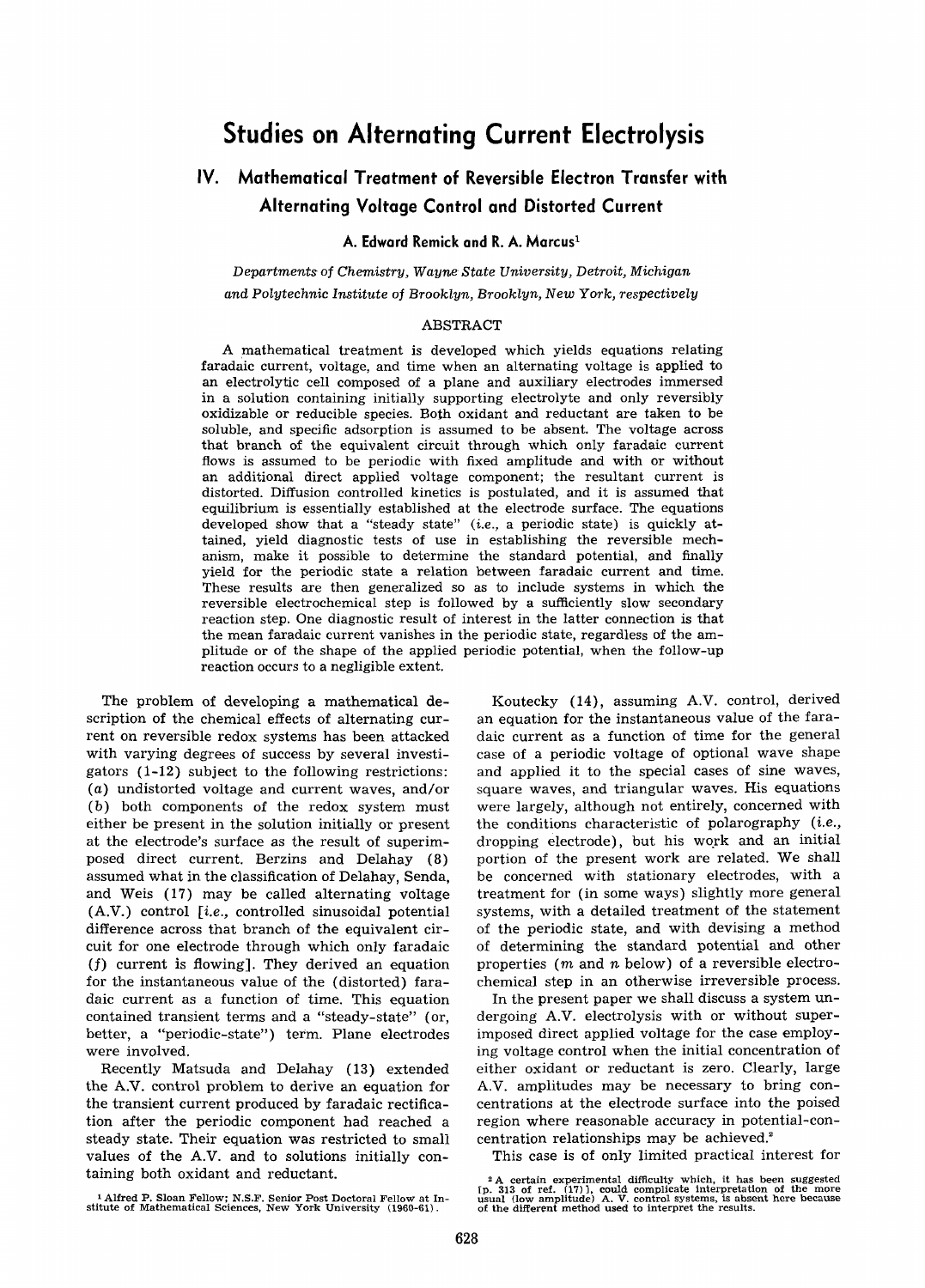potentiometrically reversible redox reactions but should be important in the study of oxidations or reductions involving "follow-up" mechanisms, e.g.

$$
Red \rightleftharpoons ne + Ox (fast)
$$

#### $Ox \rightleftharpoons$  products (slow)

especially when the half-life period of the unstable (or highly reactive) intermediate substance is short compared to the polarographic drop time but long compared to the period of the A.V. in a usable frequency range.

#### **General Assumptions**

In the theoretical treatment along the lines indicated, the following restrictions and assumptions will be made.

(i) A plane electrode is used and conditions for the semi-infinite linear diffusion are achieved.

(ii) A. V. control is employed (A. V. alone or with a superimposed direct voltage component).

(iii) The only depolarizer initially present is the reductant. (This is an unessential restriction, as noted later, and is made only to emphasize the case that is of practical interest here.)

(iv) A supporting electrolyte eliminates migration of the depolarizer and also keeps the pH constant through buffer action. Convection is assumed absent.

(v) "Spontaneous depolarization" (15) occurs only by diffusion, *i.e.,* the depolarizer concentration at the electrode changes only by diffusion or electron transfer to the electrode and not by secondary chemical reaction or by convection.

(vi) Specific adsorption is absent.

(vii) Electrochemical equilibrium exists between the electrode and the concentrations of the electrochemically active species just outside the region effectively occupied by the electrical double layer.

(viii) In view of the transient nature of faradaic rectification, it will be ignored as a possible source of disturbance of over-all concentration after a steady state *(i.e.,* a periodic state) is achieved.

In principle, the above assumptions are all that are needed. In practice, however, it is desirable that the electrolytic resistance is rendered negligible by the high concentration of supporting electrolyte, and that the working electrodes of the electrolytic cell are a measuring electrode and an unpolarizable auxiliary electrode. A negligible resistance ensures an undistorted voltage wave across the faradaic branch, a very desirable restriction, as discussed later. It should also be noted that when a second faradaic process of the above type occurs, it can be treated as a parallel branch in the equivalent circuit.

Assumption (vii) that chemical equilibrium is achieved with alternating voltage does not imply that the charge transfer resistance (Grahame's  $\theta$ ) is zero, but it does mean that the  $\theta$  is negligible in comparison with the mass transfer resistance (diffusion) for the experimental conditions, *i.e.,* that the frequency used is low enough to enable close approach to equilibrium in a small fraction of a cycle. The validity of this assumption in the case of a poised ferrocyanide-ferricyanide solution was demonstrated by Remick and McCormick (16) who showed that the introduction of the Nernst equation into Grahame's equations for the faradaic admittance (6) adequately predicted the experimentally observed relation of depolarizer concentration to polarization resistance and capacitance up to the highest frequency used, *viz.,* 5000 cps. Less reactive systems would be expected to behave reversibly only up to lower frequencies.

The assumption that electrochemical equilibrium exists between the electrode and species just outside the double layer implies that the salt concentration is high, so that the width of the double layer is appropriately small. Were this condition not fulfilled, one would have to include in the diffusion equation of the i<sup>th</sup> electrochemically active species the usual migration term  $(D_1e_i/RT)(\partial \phi/\partial x)C_i$ ,  $\phi$  being the potential at point x, and  $D_i$ ,  $e_i$ , and  $C_i$  being the diffusion coefficient, charge and concentration  $(at x)$ of species i.<sup>3</sup>

The system as a whole will also be undergoing a periodic buildup and disappearance of the electrical double layer at the electrode. The total current at any time is the sum of this nonfaradaic current and the faradaic current  $i_t$  calculated below. That is, as discussed by Grahame (6), the additional process of charging and discharging the double layer can be regarded as corresponding to a condenser (of capacity depending on instantaneous voltage) in parallel with the faradaic branch of the equivalent circuit. We consider first the behavior of the faradaic branch.

## **Boundary Value Problem**

The reversible electrode reaction

$$
Red \rightleftarrows m Ox + ne \qquad [1]
$$

involves the soluble species Red and Ox whose charge types are not specified. In Eq. [1] m and n are rational numbers. The molar concentrations of these species, respectively, will be symbolized by  $C_{\rm R}$  and  $C_{ox}$  and the bulk concentration of Red by  $C_{R}^{\circ}$ .  $C_{R}$  and  $C_{ox}$  are functions of the time, t, and the distance, x, from a plane parallel to the electrode surface but just outside the electrical double layer region. To express diffusion control, Fick's second law will be employed as usual, expressed in terms of concentration rather than activities:

$$
\partial C_{\alpha x}(x,t)/\partial t = D_{\alpha x}[\partial^2 C_{\alpha x}(x,t)/\partial x^2] \qquad [2]
$$

$$
\partial C_{\mathbb{R}}(x,t)/\partial t = D_{\mathbb{R}}[\partial^2 C_{\mathbb{R}}(x,t)/\partial x^2]
$$
 [3]

where  $D_{\rm R}$  and  $D_{\rm ox}$  are diffusion coefficients. Equations [2] and [3] will be solved subject to the initial and

<sup>&</sup>lt;sup>3</sup> This assumption concerning the width of the double layer will of<br>systems for which a kinetic boundary condition is appropriate for<br>systems for which a kinetic boundary condition is appropriate (*i.e.*,<br>a boundary cond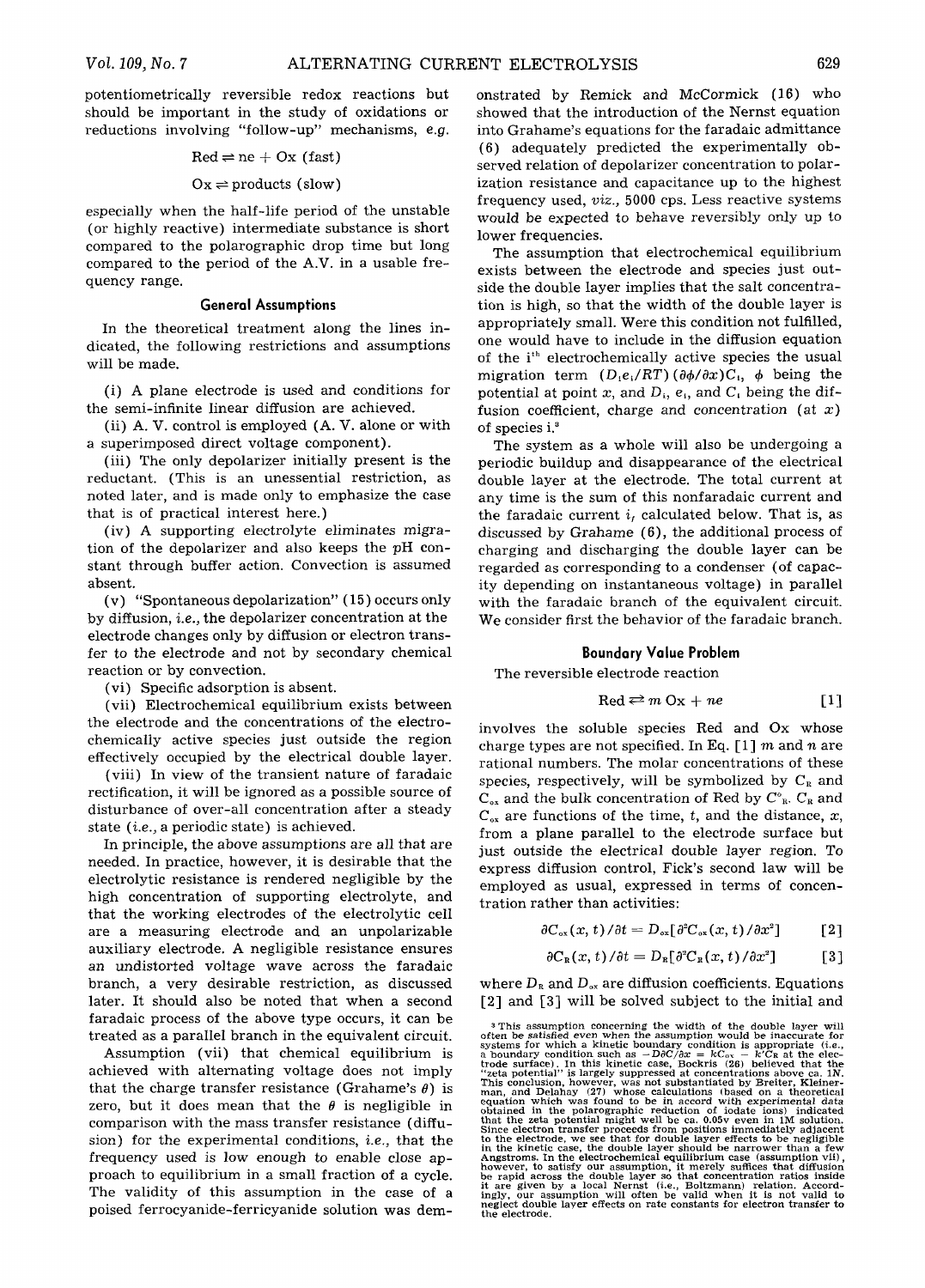$$
D_{\alpha x} \partial C_{\alpha x}(x, t) / \partial x + m D_{\alpha} \partial C_{\alpha} (x, t) / \partial x = 0
$$
  
at  $x = 0$  [6]

boundary conditions (and to the assumption of a

plus a condition on  $C_{\alpha x}(0, t)$ .

bounded solution) :

If one considers instead of [5] the alternative condition that  $C_{\text{ox}}(x, 0)$  equals a nonzero quantity  $C^{\circ}_{\alpha x}$ , Eq. [7], [13], and [15] remain valid, if  $C_{\alpha x}(x, t)$ in [7] is replaced by  $C_{\alpha x}(x, t) - C_{\alpha x}^{\circ}$ , and f in [13] and [15] by  $f-C^{\circ}_{\text{ox}}$ . Equation [8] remains intact, but in Eq. [9] and [14] the second  $C_{\alpha x}$  and f should be replaced by  $C_{\alpha x} - C_{\alpha x}^{\circ}$  and  $f - C_{\alpha x}^{\circ}$ , respectively.

In Appendix I, Eq.  $[2]$  to  $[6]$  are solved by the Laplace transform method. The solution is given by

$$
i_{t}=-nFA(D_{\alpha x}/\pi)^{1/2}-\frac{\partial}{\partial t}\int_{a}^{t}C_{\alpha x}(0,t-\tau)\tau^{1/2}d\tau\qquad[7]
$$

As the boundary condition at  $x = 0$ , we employ the Nernst relation between  $C_{\alpha x}(0, t)$  and  $C_{R}(0, t)$ for  $t > 0$ :<sup>6</sup>

$$
\widetilde{E}_{f}p(\omega t) = E'_{e} + (RT/nF) \ln \left\{ C_{\alpha x}(0,t)^{m}/C_{R}(0,t) \right\} \quad [8]
$$

where  $E_t$  is the amplitude of the applied alternating voltage,  $p(\omega t)$  is any continuous periodic function of  $\omega t$ , of period  $2\pi$  and of unit amplitude, and  $E'$ , is a quantity defined later.

From Eq. [8] and Eq. [24] of Appendix I, it follows that for  $t > 0$ ,  $C_{\alpha x}(0, t)$  in Eq. [7] satisfies the relation:

$$
[C_{ox}(0, t)]^m = [C^{\circ}_{R} - (D_{ox}/D_{R})^{1/2} C_{ox}(0, t)/m]
$$
  
exp [(nF/RT) (\widetilde{E}\_{r}p(\omega t) - E'\_{o})] [9]

The quantity  $E'$ <sub>*i*</sub> is defined through the following argument: Since the electrolytic resistance is assumed negligible, the potential difference across the cell is the sum of the two half-cell potentials,  $E_a + E_c$ , where  $E_c$  is the half-cell potential across the auxiliary unpolarizable electrode. If  $E_i$  is the direct component of the applied potential, we thus have

$$
E_a = E_a + \widetilde{E}_r p(\omega t) - E_c \qquad [10]
$$

Writing  $E_a$  in terms of its standard potential  $E_a$  of the reversible step of the half-cell, we have

$$
E_{a} = E_{a} + (RT/nF) \ln \{C_{ox}(0, t)^{m}/C_{R}(0, t)\} \qquad [11]
$$

From Eq. [10] and [11], Eq. [8] is obtained with  $E'$ <sub>o</sub> given by

$$
E'_{\mathfrak{g}} = E_{\mathfrak{g}} + E_{\mathfrak{g}} - E_{\mathfrak{g}} \qquad [12]
$$

Delahay, Senda, and Weis (17) have emphasized the desirability that, in specifying the type of control used, both the alternating and mean components of the current or voltage control should be designated. The argument of the preceding paragraph shows that we are here dealing with the case of A.V. control, with  $\overline{E}_{cell} = E_4$  (when the mean value of  $p(\omega t)$  is zero), *i.e.*, with  $\overline{E_a} = \overline{E}_c - E_d$ .

It sometimes happens that  $E_f p(\omega t)$  is treated as a piecewise continuous function,<sup>6</sup> for example, when it is treated as a square wave applied potential. Strictly speaking, it is continuous, but is approximated by this discontinuous function. To adapt Eq. [13] to this case, one uses the fact that the derivative of a step function is a Dirac  $\delta$ -function (19).<sup>7</sup>

#### **Applications of Equations [7] and [9]**

Silverman and Remick (18) observed oscillographically that a periodic state was achieved very rapidly using  $I_{\text{cell}}$ -control, [*i.e.*, A.C. control (17)], plane electrodes, and solutions initially containing only one component of a reversible redox system. We know of no comparable experimental demonstration involving A.V. control; however, Eq. [7] and [9] can be shown to predict the attainment of a periodic state. Moreover, this periodic state is a convenient one for application of the equations to experimental data. Accordingly, we first show how these equations lead to the periodic state.

For this purpose, it is very convenient to introduce a function  $f(\omega\theta)$  which agrees with  $C(0, \theta)$  for  $\theta > 0$ , but which is the periodic continuation of  $C(0, \theta)$ for  $\theta \leq 0$ .

In Appendix II it is then shown that Eq. [7] can be rearranged to give

$$
i_{t} = nFA \left(\omega D_{\text{ox}}/\pi\right)^{1/2} \left\{\int_{\text{o}}^{\infty} \frac{\partial}{\partial y} \left[f\left(\omega t - y\right)\right] y^{-1/2} dy - \frac{1}{2} \int_{\omega_{t}}^{\infty} f\left(\omega t - y\right) y^{-3/2} dy \right\} \qquad [13]
$$

where  $f(\omega t - y)$  satisfies Eq. [14] for all t. Equation [14] is obtained from Eq. [9] by replacing  $C_{ox}(0, t)$ by  $f(\omega t - y)$ .

$$
\left[f(\omega t - y)\right]^m = \left[C^{\circ}_{\;\;\mathrm{R}} - \left(f(\omega t - y)/m\right)(D_{\circ x}/D_{\mathrm{R}})^{1/2}\right]
$$

$$
\exp\left\{ \left( nF/RT\right)[E_{t}p(\omega t-y)-E_{s}^{\prime}]\right\} \quad [14]
$$

In Appendix II, it is shown that  $f(\omega t - y)$  is bounded by some quantity, M say, so the second integral in  $[13]$  tends to zero as  $\omega t$  tends to infinity

6 It may be recalled that a piecewise continuous function is one which has in any finite interval at most a finite number of discon-tinuities.

 $*$  Equation [7] can also be obtained, after a somewhat involved<br>series of substitutions, from the first half of Eq. [21] of ref. (14).<br>However, the derivation given in Appendix I of this paper has cer-<br>tain advantages fo

<sup>&</sup>lt;sup>5</sup> The apparent discontinuity between the limit which this  $C_{ox} (0, t)$  approaches as  $t \rightarrow 0$  and that which Eq. [5] approaches as  $x \rightarrow 0$  causes no difficulty. It is indeed a standard type of discontinuity (22) in diffus

<sup>&</sup>lt;sup>7</sup> In the case of piecewise continuous  $p(\omega t)$ , one may utilize Eq. [22] and [9] as follows. Piecewise continuous  $p(\omega t)$  implies piece-<br>wise continuity of the function  $C_{\alpha s}(\theta, t)$  defined by Eq. [9], and<br>even (Appendi Laplace transform C<sub>ox</sub>(0, s) therefore exists and has "nice proper-<br>ties.'" Consider now the contour integral expression obtained for<br>C<sub>ox</sub>(x, t) by applying the usual Inversion Theorem (23) to Eq. [22], where  $C_{\alpha\zeta}(0,s)$  has just been described. This expression has the de-<br>sirable convergence behavior outlined in ref. (23) (uniform convergence<br>ence in x and in t) and one may proceed to test as discussed in ref.<br>(23) wh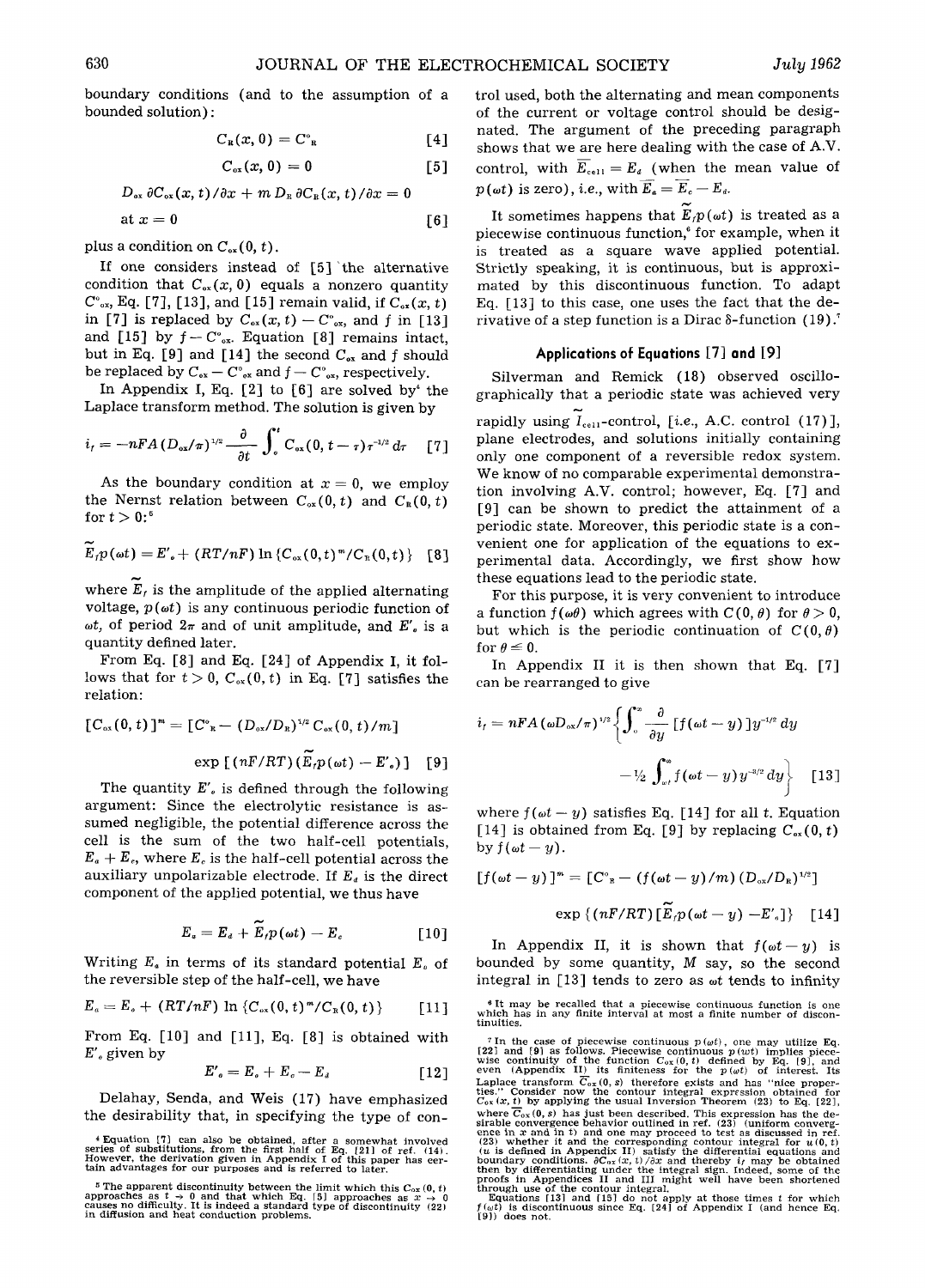since its majorant,  $M \int_{-\infty}^{\infty} dy$ , behaves in this way. Hence, this integral is a transient term. The first integral in [13] is periodic in  $\omega t$ , because  $f(\omega t - y)$  is periodic in  $\omega t$  (as shown in Appendix III), its derivative, therefore, being periodic also, and because its limits are not functions of t. This integral, therefore, describes the periodic state.

An equivalent form of Eq. [13], derived in Appendix II, is given by Eq. [15], the first integral being the periodic term and the second being the same transient term as in Eq. [13].

$$
i_{f} = -\frac{1}{2} nFA (\omega D_{\alpha x}/\pi)^{1/2} \left\{ \int_{a}^{\infty} [f(\omega t) - f(\omega t - y)] y^{-3/2} dy \right\} + \int_{\omega t}^{\infty} f(\omega t - y) y^{-3/2} dy \right\} [15]
$$

Using these equations, it is shown, incidentally, in Appendix III that the mean value of the periodic state integral in Eq. [13] or [15] is zero, for arbitrary periodic functions  $p(\omega t)$  and for arbitrarily large amplitudes. This theorem generalizes earlier discussions by other investigators for small amplitudes. It should have diagnostic value since it would obviously be false if the irreversible follow-up reaction occurred appreciably.

To examine a possible way for determining  $E'_{s}$ s and other properties, it is convenient to convert the integral for the periodic state into a "reduced" form. That is, we proceed to deduce an "equation of corresponding states" for the faradaic current and for its dependence on applied potential.

We see from Eq. [14] that at any given temperature  $f(\omega t-y)$  depends on  $nE'_{\omega}$ ,  $m$ ,  $C^{\omega}$  and on the value of the function  $nE_t$  at the time  $\omega t - y$  (taking  $\sqrt{D_{\alpha}Z/D_{\alpha}} \approx 1$ ). Therefore, we may write (for given T),  $f(\omega t-y)$  as a function of  $C^{\circ}$ <sub>B</sub>, of *nE'<sub>o</sub>*, of *m*, of the value of  $nE_t$  at time  $\omega t$ , and of  $y$ <sup>\*</sup> Similar remarks apply to the *y*-derivative of  $f(\omega t - y)$ . Accordingly, the periodic state term in either [13] or [15] satisfies the formal relation:

$$
i_t = nFA \left(\omega D_{\alpha x}/\pi\right)^{1/2} \int_a^{\infty} h\left(y, nE', m nE_t, C_{R}^{\circ}\right) dy \quad [16]
$$

where the function  $h$  can be written in the two equivalent forms (forms which differ only by a quantity whose integral from 0 to  $\infty$  vanishes):

$$
h \equiv y^{-1/2} \partial f(\omega t - y) / \partial y
$$
  
\n
$$
h \equiv \frac{1}{2} y^{-3/2} [f(\omega t - y) - f(\omega t)]
$$
\n[17]

Equation [16] is a convenient one for our purposes, for we see from Eq. [13] that at a given temperature,  $C_{\mathbb{R}}^{\circ}$  and electrode area A, a plot of  $nE$ , vs.  $i_t/n$  ( $\omega D_{ox}$ )<sup>1/2</sup> depends only on  $nE'$ , and m. Therefore, by adjusting the direct voltage  $E_a$  and (in multiples of some preassigned amplitude)  $E_t$ , the  $E_t$  vs.  $i_t$  plot could be made to conform to a standard shape, a shape which, for any preassigned  $nE'_{o}$ ,  $nE_{f}$ ,  $C_{R}$  and *T*, depends only on *m*. From the value of  $E_a$  needed to attain this specified *hE%, Eo* could be calculated from Eq. [12], *n* could be determined from the  $E_t$ . needed to attain the standard shape, and  $m$  could be determined from the  $C^{\circ}$ <sub>R</sub>-dependence of the data. (For example, for  $m=1$  Eq. [14] shows that  $f(\omega t - y)$  is directly proportional to  $C^{\circ}_{R}$ , so h and hence  $i_t$  in [16] are directly proportional to  $C_{R}^{\circ}$ , for any given  $E_f$ .) Again, Eq. [16] provides other diagnostic tests. A plot of  $i_t/\omega^{1/2}$  vs.  $E_t$  should be inde-

pendent of  $\omega$  and of  $\widetilde{E}_t$ .

Instead of plotting  $E_t$  vs.  $i_t$ ,  $i_t$  can be plotted vs.  $\omega t$ , after first writing Eq. [16] for the periodic state in the appropriate reduced form. Since  $E_t = E_t p(\omega t)$ , the integrand in [16] can be written as a function of  $\omega t$  and of  $n\widetilde{E}_t$  as well as of *y*,  $nE'_s$ , *m*, and  $C^s$ <sub>r</sub>. Once

again, for any given  $C_{\ \,s}^{\circ}$ ,  $T$  and electrode area, the adjusting of  $E_d$  and, in multiples of some amplitude, of

 $E_t$ , would lead to a standard shape which depends on m. The values of  $E<sub>a</sub>$  and n could then be determined as before, and m could be determined from the  $C^{\circ}_{R}$ dependence of the plot. Again, as before, diagnostic tests could be devised: The plot of  $i_f/a^{1/2}$  vs.  $\omega t$  should be independent of  $\omega$  and, if  $m = 1$ , should be proportional to  $C_{\rm R}^{\circ}$ .

In actual fact, one measures total current rather than only the faradaic branch. The nonfaradaic component is independent of  $C_{R}^{\circ}$ , so that a plot of *i* vs.  $E_f$ or *vs.* t would now be a linear function of  $C^{\circ}$ <sub>R</sub> when  $m=1$ . On the other hand, no standard shape of a plot of  $i$  vs.  $E_t$  or  $t$  can be attained simply by adjust-

ing  $E_a$  and  $E_t$ .<sup>10</sup>

Accordingly, in this situation, recognizing that under the assumptions listed earlier, the total current is the sum of the faradaic and nonfaradaic branches and that the nonfaradaic component is independent of  $C_{R}^{\circ}$ , the value of  $i_{f}$  corresponding to any particular phase angle of  $E_t$  can be obtained by subtracting from the measured, instantaneous current the value of that current when  $C_{\text{R}}^{\circ} = 0$ . Examples where this type of subtraction has been made in potentiometric work may be found in ref. (25) and (16). If the condition mentioned earlier that the *iR*  be negligible had not been imposed, no such subtraction process would be permissible for obtaining  $i_t$ , for the *iR* drop at any given t would cause the instantaneous potential drop across the electrode to depend on  $C^{\circ}_{R}$ , contrary to assumption. Furthermore, since the cell is a nonlinear circuit element, the *iR* drop through the bulk of the solution would contain harmonics which would invalidate the assumption of a sinusoidal  $E_t$ .

Information about the characteristic behavior of the integral in Eq.  $[16]$ , and hence about the faradaic current, can'be deduced either from numerical integration or from investigation of the properties of known reversible systems. However, some prelimi-

<sup>&</sup>lt;sup>8</sup> The value of  $E_f$  at  $(\omega t - y)$  is determined if one knows for all t its value at  $\omega t$  and if one knows *y*, i.e.,  $E_f(\omega t - y)$  is a function of the function  $E_f(\omega t)$  and of *y*.

<sup>&</sup>lt;sup>9</sup> To be sure, at small values of  $E_f$ , points on this plot correspond-<br>ing to large values of  $i_f$  will not be attained. Note that although  $i_f$ and  $E_t$  depend on  $E_t$ , the plot does not.

<sup>&</sup>lt;sup>10</sup> For, if  $nE^s$  and  $nE_F$  were each made to conform to their pre-<br>assigned values by such adjustments, the nonfaradaic current vs.  $E_t$ <br>plot would then differ from system to system: Any two systems<br>normally differ in

would be a standard one only for a preassigned  $E_d$  and  $E_f$ .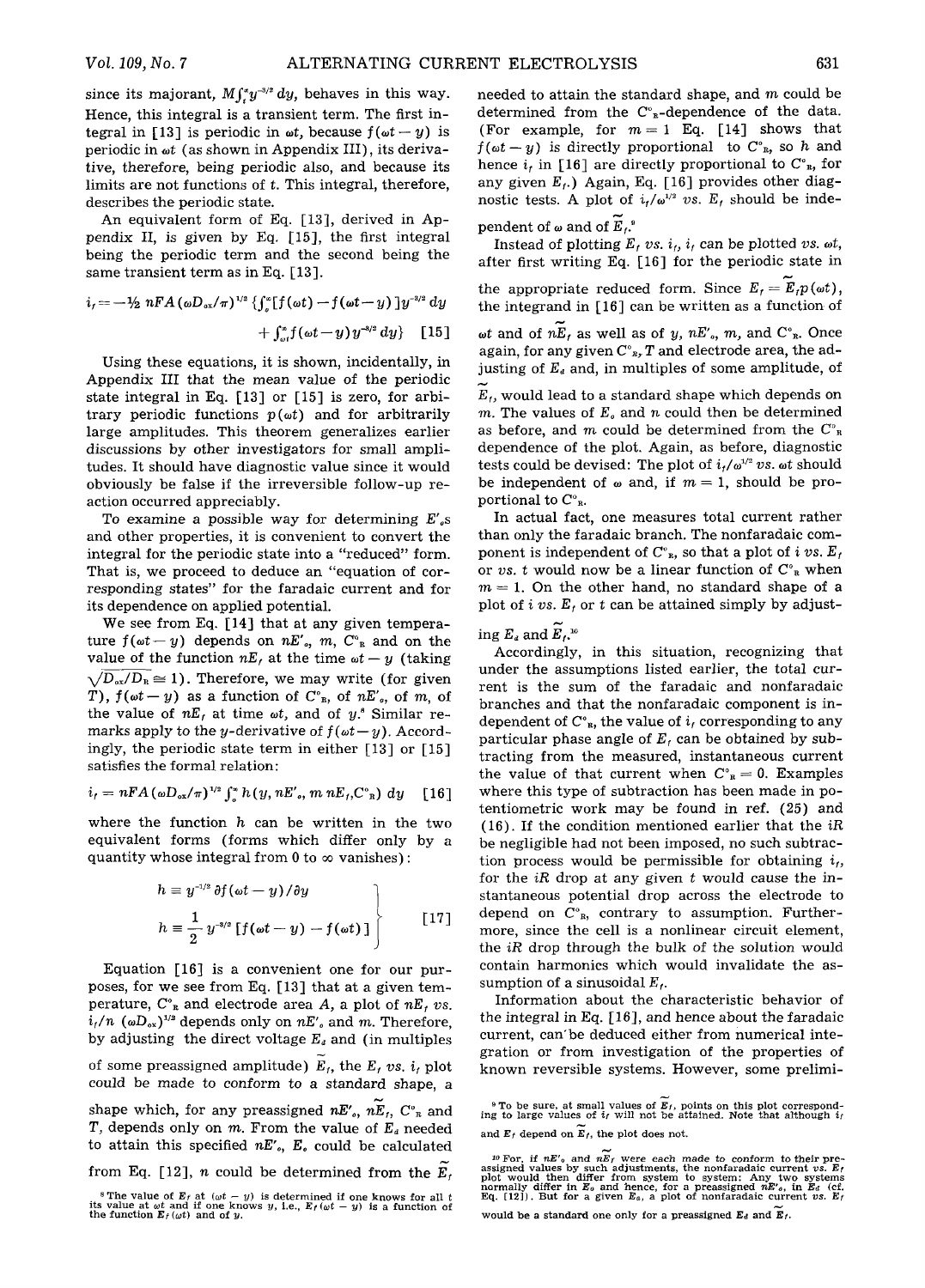nary insight into its behavior as far as the dependence of  $i_t$  on  $E_t$  in Eq. [16] can be obtained as follows. We shall consider, by way of a concrete example, the important case in which  $m = 1$ ,  $D_{\alpha x} = D_{\alpha}$ , and  $p(\omega t)$  is sin  $\omega t$ . The integral for the periodic state in Eq. [16] becomes (using it in the form of Eq. [13], after introducing Eq. [14] and performing the differentiation:

$$
i_t = -\frac{nFA \ C_{\ \mathrm{R}}^{\mathrm{o}} nF \ \widetilde{E}_t}{(\pi/\omega D_{\mathrm{ex}})^{1/2} RT} \ \int_0^{\infty}
$$

$$
\frac{\exp\left[nF(E_{t}\sin\left(\omega t-y\right)-E_{s}\right)/RT\right]\cos\left(\omega t-y\right)y^{-1/2}dy}{\left\{1+\left(D_{\infty}/D_{R}\right)^{1/2}\exp\left[nF(\widetilde{E}_{t}\sin\left(\omega t-y\right)-E_{s}\right)/RT\right\}^{2}}
$$
\n[18]

When  $|nF E'_{o}/RT| >> 1$  and  $E_{f} << |E'_{o}|$ , the coefficient of  $y^{-1/2}$  cos ( $\omega t-y$ ) in the integrand, is very small at all times, *i.e.*, for all  $|E_t| \le \widetilde{E}_t$ .<sup>n</sup> Accordingly,  $i<sub>t</sub>$  is then small for all such  $E<sub>t</sub>$ , a result expected on

physical grounds. In the very special instance that  $E_t$ is sufficiently small, the integral in Eq. [18] be $comes<sup>12</sup>$ 

$$
\pi^{1/2} \cos \left( \omega t - \frac{\pi}{4} \right) \exp \left( -nFE'_{o}/RT \right) / [1 + (D_{ox}/D_{R})^{1/2} \exp \left( -nFE'_{o}/RT \right) ]^{2} [19]
$$

When  $E_t$  becomes comparable in magnitude with  $E'$ <sub>o</sub>, however, the current will become large at the appropriate times and, because of the sensitivity of the exponential terms to  $\widetilde{E}_t$ , this effect should presumably occur fairly suddenly as  $E_t$  is increased. Indeed a plot of faradaic current  $vs. E_f$  may ultimately provide a convenient way for the determination of  $E'$ <sub>o</sub>.

Up to this point, we have restricted our attention to reversible systems. If in addition, the reversible electrochemical step [1] is followed by an irreversible decomposition of the product of [1] to yield an electrochemically inactive substance, Eq. [3] to [6] remain unchanged, as does Eq. [8]. Only Eq. [2] is modified, namely, through the addition of the reaction rate term. If the irreversible step is very slow, this additional term represents only a minor perturbation of Eq. [2]. Physical considerations indicate that the solution for  $i_f$  should depend continuously on the value of the reaction rate constant in this perturbation term. When this constant is sufficiently small, therefore, the results will approaqh those previously obtained. That is, our final equations are still applicable, provided the irreversible step is suffi-

<sup>11</sup> For  $E'_{0} > 0$ , the numerator is then very small and the denominator is about unity. For  $E'_{0} < 0$ , the denominator is very large compared with unity, so that the first factor in the integrand approximately equals  $(D_R/D_{0x})$  exp  $\{nF \mid E'_\theta - E_f \sin{(\omega t - y)}\}/R'_\theta$  which is very small.

$$
\int_0^\infty y^{-1/2} \cos y \, dy = \int_0^\infty y^{-1/2} \sin y \, dy = (\pi/2)^{1/2}
$$

and noting that  $\cos \omega t + \sin \omega t = \sqrt{2} \cos (\omega t - \frac{\pi}{4})$ , Eq. [19] is obtained.

ciently slow. As mentioned earlier, it is this situation where the present equations are likely to be of the most interest.

Manuscript received May 29, 1961; revised manuscript received April 10, 1962.

Any discussion of this paper will appear in a Discussion Section to be published in the June 1963 JOURNAL.

#### REFERENCES

- I. J. E. B. Randles, *Discussions Faraday Soc.,* I, 11 (1947).
- 2. B. Breyer and F. Gutman, *ibid.,* 1, 19 (1947); B. Breyer, F. Gutman, and S. Hacobian, *Australian J. Sci. Research,* A3, 558, 567 (1950); A4, 595 (1951) ; B. Breyer and S. Hacobian, *ibid.,* A4, 604, 610 (1951) ; *Australian J. Chem.,* 7,225 (1954).
- 3. B. Ershler, *Zhur. Fiz. Khim.,* 22, 683 (1948) ; K. Rozental and B. Ershler, *ibid.,* 22, 1344 (1948).
- 4. H. Gerisher, *Z. physik. Chem.,* 198, 286 (1951) ; *ibid., (N.F.)* 1, 278 (1954).
- 5. M. Fournier, *Compt. rend.,* 232, 1673 (1951).
- 6. D. C. Grahame, *This Journal,* 99, 370C (1952).
- 7. P. Delahay and T. J. Adams, *J. Am. Chem. Soc.,*  74, 5740 (1952).
- 8. T. Berzins and P. Delahay, *Z. Elektrochem.,* 59, 792 (1955).
- 9. I. Tachi and T. Kambara, *Bull. Chem. Soc. Japan,*  28, 25 (1955).
- 10. M. Senda and I. Tachi, *ibid.,* 28, 632 (1955).
- 11. T. Kambara, *Z. physik. Chem. (N.F.),* 5, 52 (1955).
- 12. H. Matsuda, *Z. Elektrochem.,* 62, 977 (1958).
- 13. H. Matsuda and P. Delahay, *J. Am. Chem. Soc.,*  82, 1547 (1960).
- 14. J. Koutecky, *Collect. Czech. Chem. Communs,* 21, 443 (1956).
- 15. M. Wien, *Ann. Physik. u. Chem.,* 58, 37 (1896).
- 16. A. E. Remick and H. W. McCormick, *This Journal,*  102, 534 (1955).
- 17. P. Delahay, M. Senda, and C. H. Weis, *J. Am. Chem. Soc.,* 83, 312 (1961).
- 18. J. Silverman and A. E. Remick, *This Journal,* 97, 335 (1950).
- 19. cf B. Friedman, "Principles and Techniques of Applied Mathematics," p. 440, John Wiley and Sons, Inc., New York (1956).
- 20. *cf* A. E. Taylor, "Advanced Calculus," p. 599, Ginn and Co., New York (1955).
- 21. Ref. (20), p. 529.
- 22. H. S. Carslaw and J. C. Jaeger, "Conduction of Heat in Solids," 2nd ed., pp. 304-5, 27 or 30, etc., Oxford University Press, London (1959).
- 23. Ref. (22), pp. 479-480.
- 24. Ref. (22), p. 301.
- 25. J. E. B. Randles, *Discussions Faraday Soc.,* 1, 11 (1947).
- 26. J. O'M. Bockris, "Modern Aspects of Electrochemistry," p. 219, Academic Press Inc., New York (1954).
- 27. M. Breiter, M. Kleinerman, and P. Delahay, *J. Am. Chem. Soc.,* 80, 5111 (1958).

**APPENDIX I**  
\n*Derivation of Eq.* 
$$
[7]
$$

We let  $u(x,t)$  denote the quantity

$$
u(x,t) = C^{\circ}{}_{\mathfrak{n}} - C_{\mathfrak{n}}(x,t) \qquad [20]
$$

Seeking a bounded solution of Eq. [2] to [6], we introduce boundary conditions [4] and [5] into the Laplace transforms of Eq. [2] and [3], respectively, and obtain two differential equations in the domain  $x > 0$  which can easily be solved to give equations for the transforms,  $\overline{u}$  and  $C_{ox}$ :

$$
\overline{u}(x,s) = \overline{u}(0,s) \exp(-s^{1/2}x/D_{R}^{1/2})
$$
 [21]

$$
\hat{C}_{\alpha x}(x,s) = \hat{C}_{\alpha x}(0,s) \exp(-s^{1/2}x/D_{\alpha x}^{1/2})
$$
 [22]

where s is the Laplace variable.

<sup>&</sup>lt;sup>12</sup> Upon expanding cos  $(\omega t - y)$  and recalling that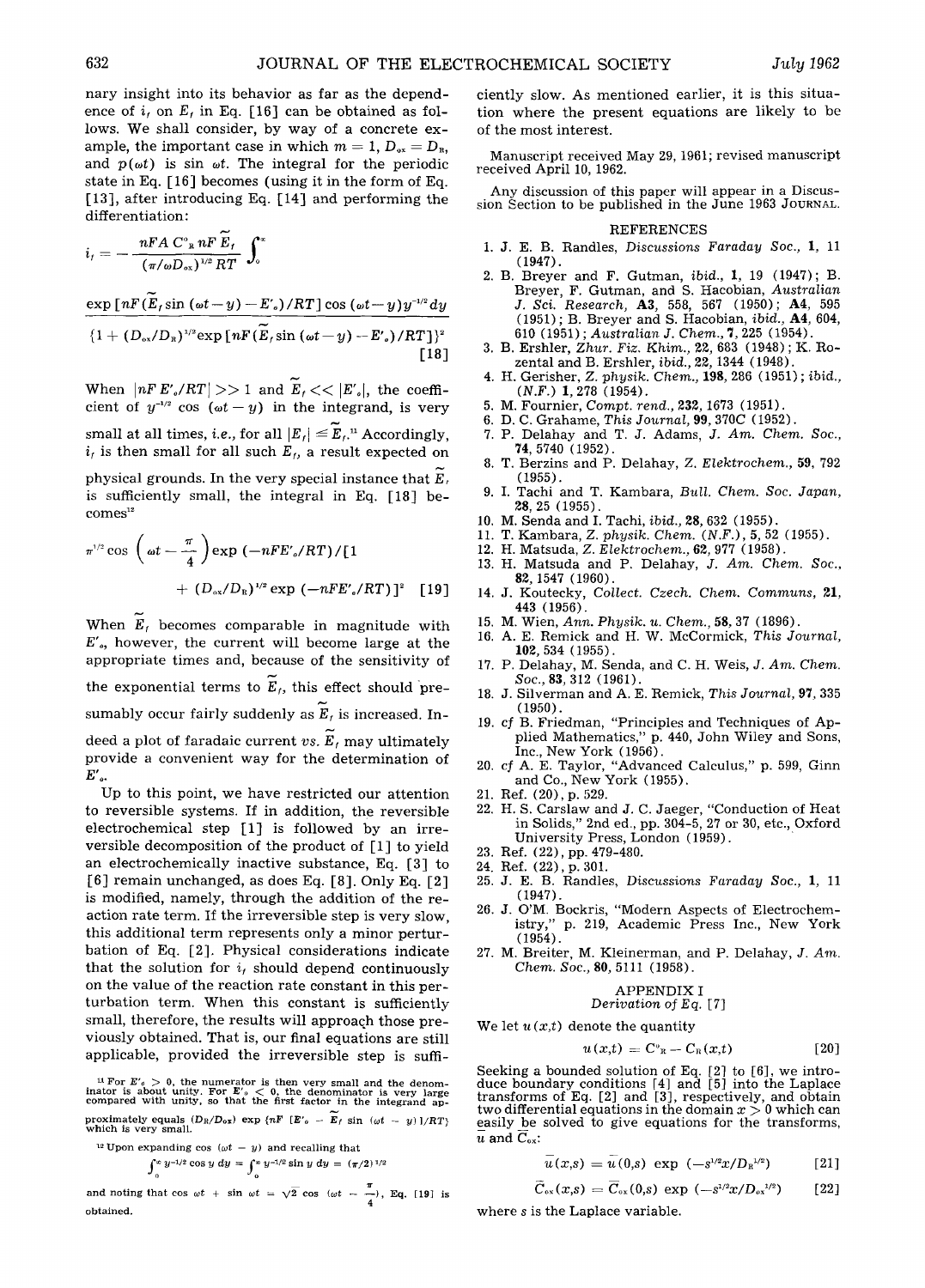Differentiation of these equations with respect to  $x$ followed by evaluation at  $x = 0$  and combination with the transform of Eq. [6] yields

$$
\overline{C}_{\alpha x}(0,s) = \overline{u}(0,s) m (D_{R}/D_{\alpha x})^{1/2}
$$
 [23]

Taking the inverse transform of Eq. [23] gives

$$
m u(0,t) = C_{\alpha x}(0,t) (D_{\alpha x}/D_{\rm R})^{1/2}
$$
 [24]

except at points of discontinuity, using a uniqueness theorem  $(24)$ .

The instantaneous anodic current,  $i_t$ , is related to the flux according to Eq. [25]

$$
i_t = nFAD_{\alpha x}[\partial C_{\alpha x}(x,t)/\partial x]_{x=0}
$$
 [25]

wherein we use the convention that an anodic current is negative, and where A denotes the electrode area. The term  $[\partial C_{\infty}(x,t)/\partial x]$ , may be calculated from the preceding equations as follows. Differentiating Eq. [22] with respect to x and setting  $x = 0$ , one finds

$$
\begin{aligned} &\left[\frac{\partial C_{\text{ox}}(x,s)/\partial x\right]_{x=0}}{=-\overline{C}_{\text{ox}}(0,s)\left(s/D_{\text{ox}}\right)^{1/2}}=-s\overline{C}_{\text{ox}}(0,s)\left(D_{\text{ox}}s\right)^{-1/2}}\\ &=\left[-s/\left(\pi D_{\text{ox}}\right)^{1/2}\right] \int_{-\pi}^{\pi}e^{-st}\,C_{\text{ox}}(0,t)\,dt\int_{-\pi}^{\pi}e^{-st}\,t^{-1/2}\,dt\qquad\text{[26a]} \end{aligned}
$$

$$
= [-s/(\pi D_{\text{ox}})^{1/2}] \int_{a}^{\pi} e^{-st} \left[ \int_{a}^{t} C_{\text{ox}}(0,t-\tau) \tau^{-1/2} d\tau \right] dt \quad [26b]
$$

$$
=-(\pi D_{\alpha x})^{-1/2}\int_{-\pi}^{\pi}e^{-st}\left[\frac{\partial}{\partial t}\int_{0}^{t}C_{\alpha x}(0,t-\tau)\tau^{-1/2}d\tau\right]dt
$$
\n[26c]

where we have introduced into  $(a)$  the fact that  $s^{-1/2}$  is simply the Laplace transform of  $(\pi t)^{-1/2}$ . In obtaining (b) we have employed the convolution theorem for Laplace transforms, and in obtaining (c) we have used the standard relation between the Laplace transform of a function (here of  $\int_{-\infty}^{\infty} C_{\infty}(0,t-\tau)\tau^{-1/2} d\tau$ ) and of its derivative.

It is now immediately apparent from [26c] that

$$
[\partial C_{\alpha x}(x,t)/\partial x]_{x=0} = -(\pi D_{\alpha x})^{-1/2} \frac{\partial}{\partial t} \int_0^t C_{\alpha x}(0,t-\tau) \tau^{-1/2} d\tau
$$
\n[27]

Equation [7] of the text is then obtained from [25] and [27].

#### APPENDIX II

## *Derivation of Eq. [13] and [15] from* [7]

We shall consider the behavior of Eq. [7] for times greater than 0, and we may therefore replace  $C_{\alpha x}(0,t-\tau)$  in that equation by the function  $f(\omega t-\omega \tau)$ , which satisfies Eq. [14] for all values of the argument of f, positive or negative. The time derivative in Eq. [7] can then be written as in Eq. [28], after first performing the differentiation and making use of the identity

$$
\frac{\partial f(\omega t - \omega \tau)}{\partial t} = -\frac{\partial f(\omega t - \omega \tau)}{\partial x}
$$

$$
\frac{\partial}{\partial t} \mathbf{J} \int \left( \omega t - \omega \tau \right) \tau^{1/2} d\tau
$$
\n
$$
= f(0) t^{1/2} - \omega \int_0^t \left[ \frac{\partial}{\partial (\omega \tau)} f(\omega t - \omega \tau) \right] \tau^{1/2} d\tau \quad [28]
$$

where  $f(0)$  is to be obtained from Eq. [14] by setting  $\omega t - y$  equal to zero there.

Introducing into Eq. [28] a change of variable,  $y = \omega \tau$ , the right-hand side of the equation becomes:

$$
f(0) t^{-1/2} = \omega^{1/2} \int_{0}^{\infty} \left[ \frac{\partial}{\partial y} f(\omega t - y) \right] y^{-1/2} dy
$$

$$
+ \omega^{1/2} \int_{\omega t}^{\infty} \left[ \frac{\partial}{\partial y} f(\omega t - y) \right] y^{-1/2} dy \quad [29]
$$

It is evident from Eq.  $[14]$  that  $f(\omega t - y)$  is a bounded function<sup>18</sup> of  $\omega t - y$ , so that upon integrating the third term of [29] by parts we get in place of [29]

<sup>18</sup> For any value of  $\omega t - y$ ,  $f(\omega t - y)$  is the positive root of an algebraic equation, all of whose coefficients are finite. The roots of such equations always lie in a finite region of the complex plane.

$$
-\omega^{1/2}\int_{0}^{\infty}\frac{\partial}{\partial y}f(\omega t-y) y^{-1/2} dy + \frac{\omega^{1/2}}{2}\int_{\omega t}^{\infty}f(\omega t-y) y^{-3/2} dy \quad [30]
$$

From Eq. [7], [28], and [30], Eq. [13] then follows. The first integral in Eq. [13] can also be written in the alternative form

$$
\lim_{\epsilon \to 0^+} \int_{\epsilon}^{\infty} \frac{\partial f}{\partial y} \left( \omega t - y \right) y^{-1/2} dy \qquad [31]
$$

Upon integrating by parts, this term becomes

$$
-\lim_{\epsilon \to 0^+} \left[ f(\omega t - \epsilon) \epsilon^{-1/2} - \frac{1}{2} \int_{\epsilon}^{\infty} f(\omega t - y) y^{-3/2} dy \right]
$$
  
= 
$$
-\frac{1}{2} \lim_{\epsilon \to 0^+} \left[ \int_{\epsilon}^{\infty} f(\omega t - \epsilon) y^{-3/2} dy - \int_{\epsilon}^{\infty} f(\omega t - y) y^{-3/2} dy \right]
$$
  
[32]

where we have introduced the identity

$$
\epsilon^{-1/2}=\frac{1}{2}\,\int_\epsilon^{\infty}\!y^{-3/2}\,\mathrm{d}y
$$

Rewriting the integrals in [32] as:

$$
[f(\omega t-\epsilon)-f(\omega t)]\int_c^{\infty}y^{-3/2}\,dy
$$

$$
+ \int_{-\infty}^{\infty} [f(\omega t) - f(\omega t - y)] y^{-3/2} dy \quad [33]
$$

and proceeding to the limit  $\epsilon = 0$ , the first expression in [33] varies as (constant) (e)  $(e^{-1/2})$  using the conditions on  $f$  specified in footnote<sup> $14$ </sup> and so vanishes. Introducing the second integral of [33] into [31], Eq. [15] is obtained,

#### APPENDIX III

#### *Proof that the Mean Value of ir Equals Zero in the Periodic State*

In this section we consider the behavior at positive times, and it follows therefore that  $t \gg t_0$ . Thus, we times, and it follows therefore that  $t >> t_0$ . Thus, we

may replace  $C_{\rm ox}$  by f.<br>It is first noted that physical arguments show that there can be only one positive solution of Eq. [14] for  $f(\omega t - y)$ , even when this equation has more than one solution *(i.e., when*  $m \neq 1$ ). All other solutions must either be negative or partly imaginary. We further note that since  $p(\omega t) = p(\omega t + 2\pi)$ ,  $f(\omega t - y)$  and  $f(\omega t - y + 2\pi)$  satisfy the same Eq. [14]. Because of the uniqueness of the physically real  $f(\omega t-y)$  just mentioned, it then follows that 'for our positive f's,  $f(\omega t-y+2\pi) = f(\omega t-y)$ , *i.e.*,  $f(\omega t-y)$  is also a periodic function of  $\omega t$  with the same period as  $p(\omega t)$ .

We next observe that the mean value of the integral describing the periodic state is obtained by averaging it with respect to  $\omega t$  over a period of  $2\pi$ . Using Eq. [15], the integral which occurs in this average can be written in the equivalent form

$$
-\frac{1}{4\pi}\int_{0}^{\theta+2\pi}\left[\lim_{\epsilon\to 0^{+}}\int_{y=\epsilon}^{\infty}[f(\omega t)-f(\omega t-y)]y^{-3/2} dy\right]d(\omega t)
$$
\n[34]

where  $\theta$  is any large value of  $\omega t$ . It can easily be shown<sup>14</sup> that the convergence of the y-integral as  $\epsilon \to 0^+$  is uniform in  $\omega t$  and, hence, lim and  $\int$  can be interchanged, using a standard theorem [20]. Thus we obtain

$$
-\frac{1}{4\pi}\lim_{\epsilon\to 0^+}\int_{\omega t=0}^{\theta+2\pi}\left[\int_{y=z}^{\infty}\left[f(\omega t)-f(\omega t-y)\right]y^{-3/2}dy\right]d(\omega t)\tag{35}
$$

<sup>14</sup> For  $\epsilon$  small and *y* lying in the interval  $(0, \epsilon)$ ,  $| f(\omega t) - f(\omega t - y) |$  $\approx$   $\frac{\partial}{\partial t}$   $f(\omega t)$  | · *y*, whence |  $\int_0^{\epsilon} [f(\omega t) - f(\omega t - y)] y^{-3/2} dy$  |  $\leq$  $\frac{\partial \omega t}{\partial Y}$   $\frac{\partial \omega t}{\partial y}$  = 2N  $\epsilon^{1/2}$ , where N, an upper bound to the derivative, is independent of  $\omega t$ . Actually the differentiability of  $f(\omega t)$  needn't<br>have been used. The milder Hölder condition,  $|f(\omega t) - y|$   $|\leq$  constant  $\cdot$   $y$ <sup>a</sup> but where  $\alpha > \frac{1}{2}$ , would have sufficed.

633